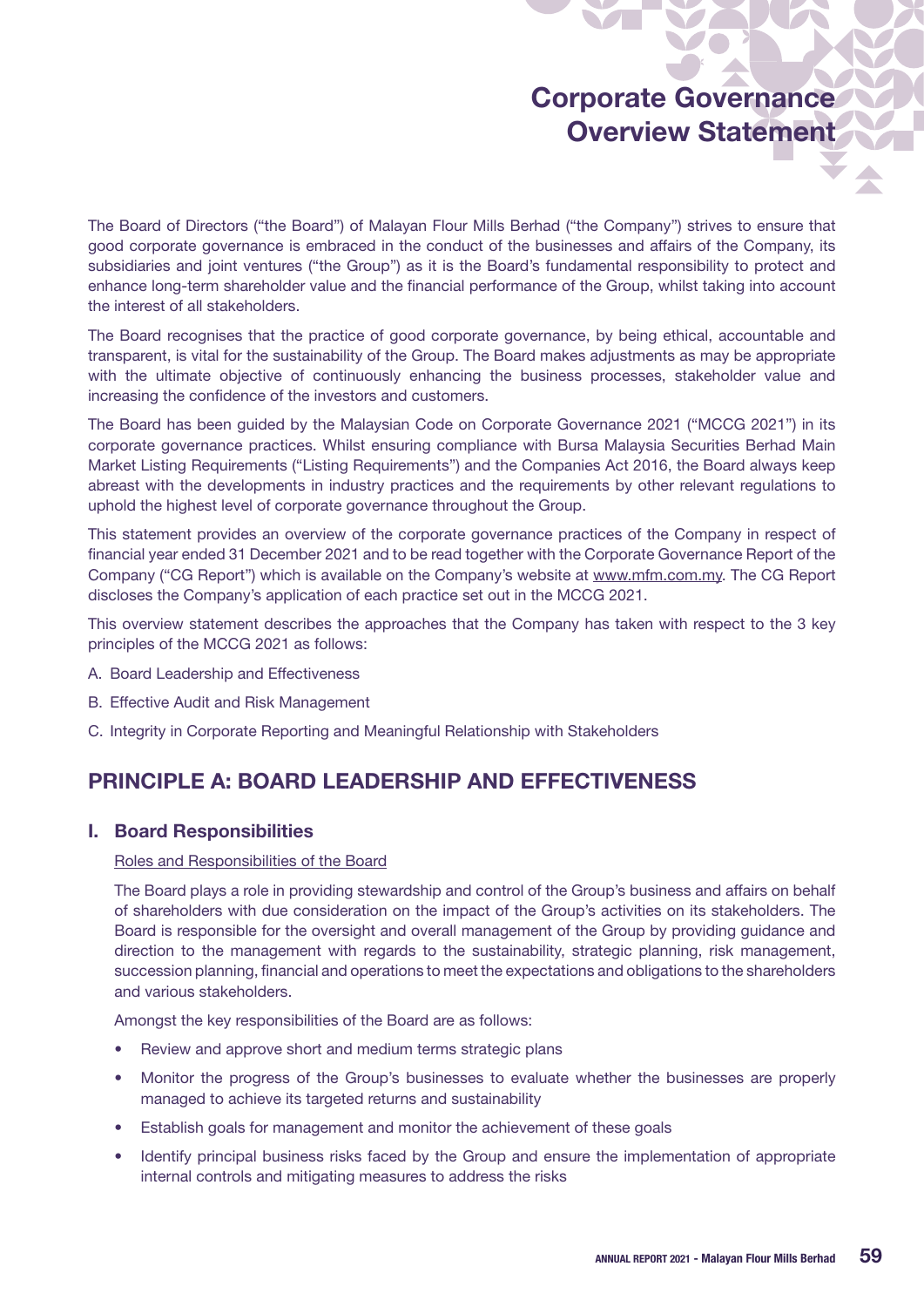- Review the adequacy of the internal control systems
- Review succession and human resource plans
- Consider management's recommendations on key issues including investments, acquisitions, funding and significant capital expenditure

The Board delegates the day-to-day management of the Group to the Managing Director who further cascades the delegation to the management team. Both the Managing Director and management team remain accountable to the Board for the authority delegated to them and brief the Board on the operational progress and financial results on a quarterly basis.

Significant matters reserved for the consideration of the Board include the following:

- Approval of financial statements including accounting policies of the Group
- Declaration of dividends
- Approval of annual budget
- Approval for the appointment and remuneration of Directors and Senior Management staff
- • Proposed corporate exercise
- Borrowings from financial institutions
- Acquisition and disposal of assets
- New investments such as joint venture

As for the succession planning, the Board is responsible in reviewing candidates for the appointment of Director and key management positions. The Managing Director updates the Board annually and from time to time on the details of the programmes for management development such as coaching, leadership and technical training. The Board also reviews the remuneration of the Directors and key Senior Management to ensure that their remuneration packages are sufficiently attractive to attract and retain the talents.

### Separation of positions of the Chairman and Managing Director

The Board Charter provides clear division of responsibility between the Chairman and the Managing Director to ensure that there is a balance of power and authority, such that no one individual has unfettered powers of decision-making.

Tun Arshad bin Ayub, who is a Non-Independent Non-Executive Director, is the Chairman of the Company. He is responsible for leading and ensuring the Board effectiveness and compliance with corporate governance. He acts as a facilitator at Board meetings and general meetings to ensure that the meetings are carried out smoothly according to their agenda. He is the father of Mr Azhari Arshad who is an Executive Director.

Mr Teh Wee Chye is the Managing Director of the Company and leads the day-to-day management of the Group. He, together with the support of the management team, formulate business strategies and plans to achieve the Group's vision and missions, targeted growth, turnover and profitability to meet the stakeholders' expectation. He is responsible for implementing the policies and decisions of the Board and coordinating the implementation of business and corporate strategies.

The Chairman and Managing Director have regular dialogues over all operational matters. Between Board meetings, the Chairman maintains an informal link between the Board and the Managing Director, expects to be kept informed by the Managing Director on all important matters and is available to the Managing Director to provide counsel and advice where appropriate.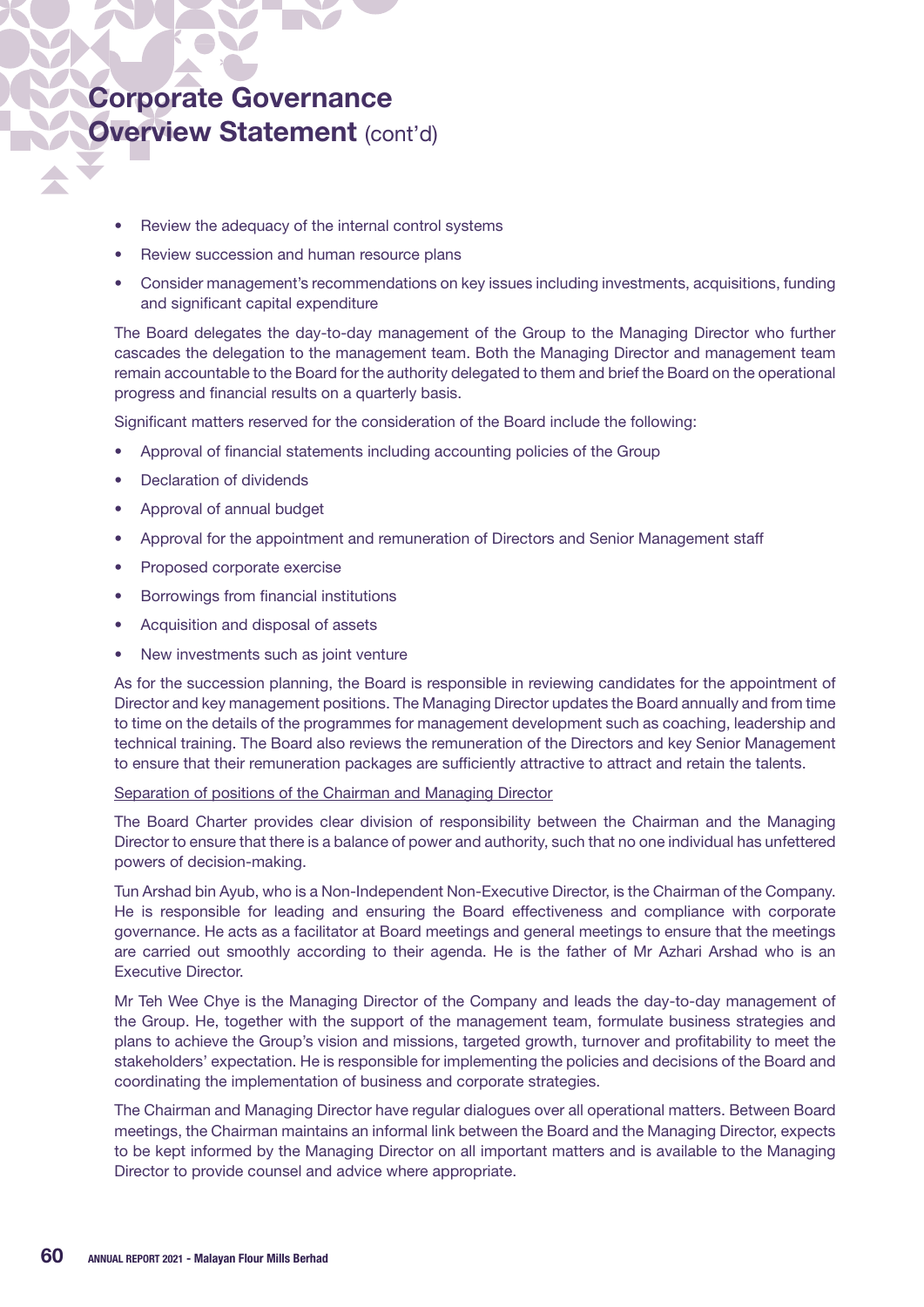

### Board Meetings and Time Commitment

The Board meets at least 6 times annually with quarterly meeting being held to review amongst other matters the business progress report and financial results. Board meetings for the ensuing financial year are scheduled prior to the commencement of that year to enable the Board and management to plan their schedule ahead. Additional meetings are convened in between scheduled meetings when Board's decision is required for urgent and important proposals or matters. Where appropriate, the Board's decision may be made via Circular Resolution in between scheduled meetings. Decisions of the Board are made unanimously or by consensus.

For the Board to deliberate effectively on agenda of the meetings, relevant meeting papers will be furnished to the Directors in advance of each meeting. This allows the Directors sufficient time to peruse the papers and have productive discussion and make informed decision at the meeting.

All deliberations and decisions made by the Board are properly recorded by the Company Secretary by way of minutes of the meetings. Minutes of proceedings and resolutions passed at each Board and Board Committees meetings are kept in the minutes book at the registered office of the Company.

In the event of a potential conflict of interest, the Director in such position will make a declaration to that effect as soon as practicable at the Board meeting. The Director concerned will then abstain from any decision-making process in which he has an interest in.

The Board is satisfied with the level of time commitment given by all the Directors towards fulfilling their duties and responsibilities as Directors of the Company. This is reflected by their full attendances at the Board and various Board Committees meetings held during the year as set out in the table below:

| <b>Name of Directors</b>                                      | <b>Board</b> | <b>Audit &amp; Risk</b><br><b>Management</b><br><b>Committee</b> | <b>Nomination</b><br><b>Committee</b> | <b>Remuneration</b><br><b>Committee</b> |
|---------------------------------------------------------------|--------------|------------------------------------------------------------------|---------------------------------------|-----------------------------------------|
| <b>Non-Independent</b>                                        |              |                                                                  |                                       |                                         |
| Tun Arshad bin Ayub                                           | 8/8          | 5/5                                                              | 1/1                                   | 2/2                                     |
| Teh Wee Chye                                                  | 8/8          |                                                                  |                                       | 2/2                                     |
| Prakash A/L K.V.P Menon                                       | 8/8          |                                                                  | 1/1                                   | 2/2                                     |
| Azhari Arshad                                                 | 8/8          |                                                                  |                                       |                                         |
| Lim Pang Boon                                                 | 8/8          |                                                                  |                                       |                                         |
|                                                               |              |                                                                  |                                       |                                         |
| Independent                                                   |              |                                                                  |                                       |                                         |
| Datuk Oh Chong Peng                                           | 8/8          | 5/5                                                              | 1/1                                   | 2/2                                     |
| Dato' Seri Zainal Abidin bin Mahamad Zain                     | 8/8          | 5/5                                                              | 1/1                                   |                                         |
| Quah Poh Keat                                                 | 8/8          | 5/5                                                              |                                       |                                         |
| Prof. Datin Paduka Setia Dato' Dr Aini binti<br><b>Ideris</b> | 8/8          |                                                                  | 1/1                                   |                                         |
| Dato' Maznah binti Abdul Jalil                                | 8/8          |                                                                  |                                       |                                         |

All the Directors have complied with the requirement to attend at least 50% of the Board meetings held in the financial year pursuant to the Listing Requirements.

Besides attending Board and Board Committees meetings, as their commitment in discharging their duties and responsibilities, some Directors had also attended offsite meetings with relevant authorities and discussion meetings with management.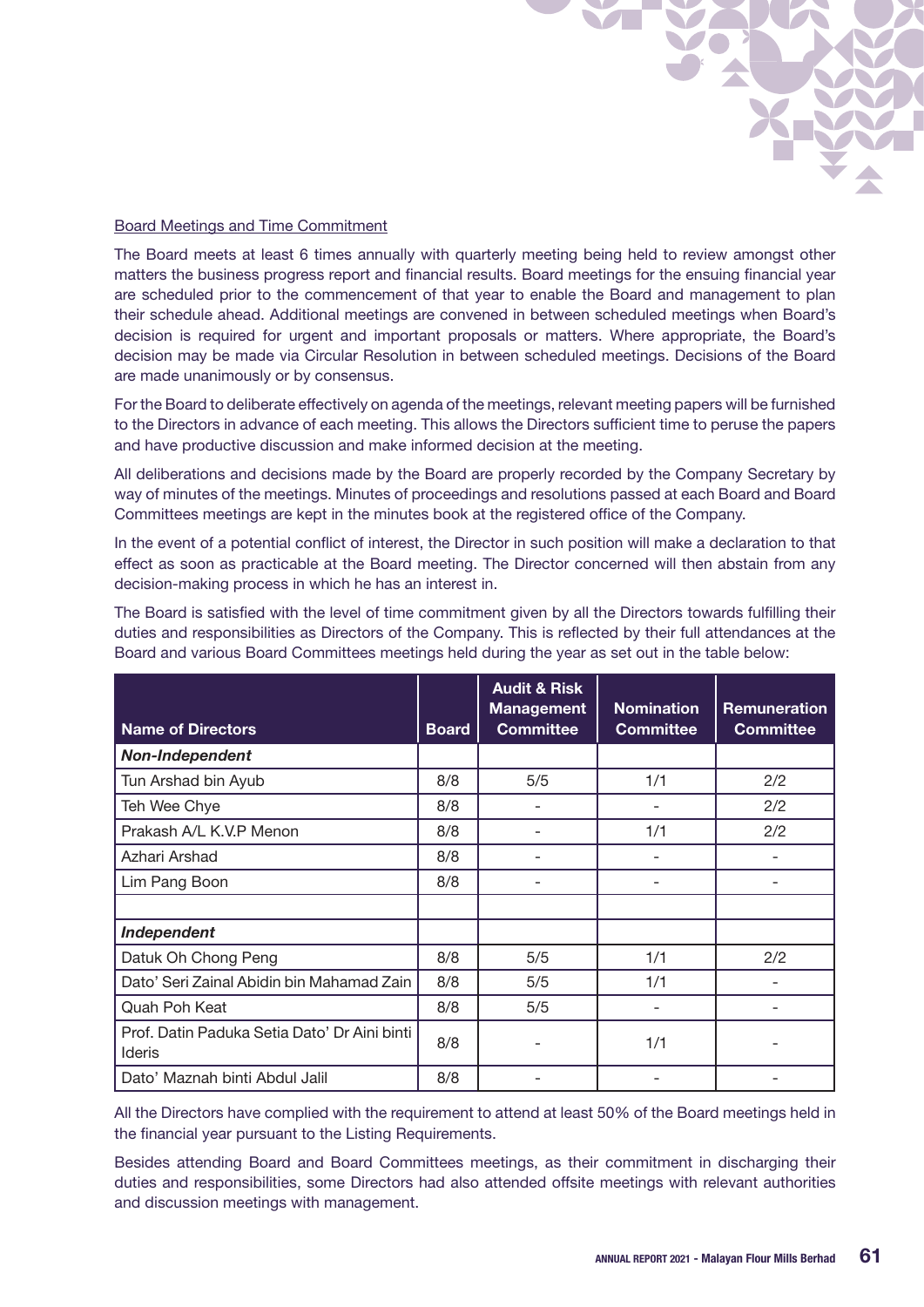In addition, all the Directors of the Company do not hold directorships at more than five public listed companies as prescribed in paragraph 15.06 of the Listing Requirements and thus, able to commit sufficient time to the Company. For notification to the Companies Commission of Malaysia as well as monitoring purpose, the Directors are required to notify the Company on any changes in his other directorship of public companies or subsidiaries of public companies.

### Access to Advice and Information

In order for the Board to effectively discharge its duties and responsibilities, the Directors are provided with full, complete and unrestricted access to timely and accurate information. All Board and Committee members are provided with the agenda and reports relevant to the business of the meeting in advance so that the Directors have sufficient time to prepare and deliberate on the issues prior to the meeting.

Senior Management members are also invited to attend Board meetings to provide the Board with their views and explanations on certain agenda items tabled to the Board and to furnish their clarification on issues that may be raised by Directors.

In addition, the Directors may request for independent advice from the relevant professionals for the discharge of their duties, at the Company's expense.

#### Qualified and Competent Company Secretary

In furtherance of their duties, the Directors have access to the advice and services of the Company Secretary who satisfied the qualifications as prescribed under Sections 235(2) and 241 of the Companies Act 2016. The Company Secretary is responsible for ensuring that Board meeting procedures are adhered to and that applicable laws, rules and regulations are complied with. The Board is updated and advised by the Company Secretary from time to time on new statutes and directives issued by the regulatory authorities.

The Company Secretary organises and attends all the Board and Board Committees meetings as well as the General Meetings and ensures accurate records of the proceedings and decisions of the meetings are made and properly kept.

The Company Secretary also notifies the Directors on each closed period for dealing in the Company's listed securities, based on the targeted dates of announcements of the Group's quarterly results and in accordance with the period defined in Chapter 14 of the Listing Requirements, before the commencement of each closed period as prior notice of the closed period. The Directors are also being advised on the procedure for dealing in the Company's listed securities during the closed period to aid them in complying with the Listing Requirements.

The Company Secretary always keeps abreast of the evolving regulatory changes and developments in corporate governance through continuous training as she plays an important role in advising the Board on updates relating to new statutory and relevant regulatory requirements.

#### Directors' Continuing Development

The Directors of the Company have continued to attend and participate in various programmes which they have individually or collectively considered as relevant for them to keep abreast with the changes in regulations and trends in the business practices, environment and markets.

From time to time, the Board will be updated on the companies and securities legislations and other relevant rules and regulations at the Board and Board Committees meetings, in order to acquaint them with the latest developments in these areas. Beside this, the Directors also receive regular briefings and updates from the management on the Group's businesses, operations, risk management, internal controls, corporate governance and finance.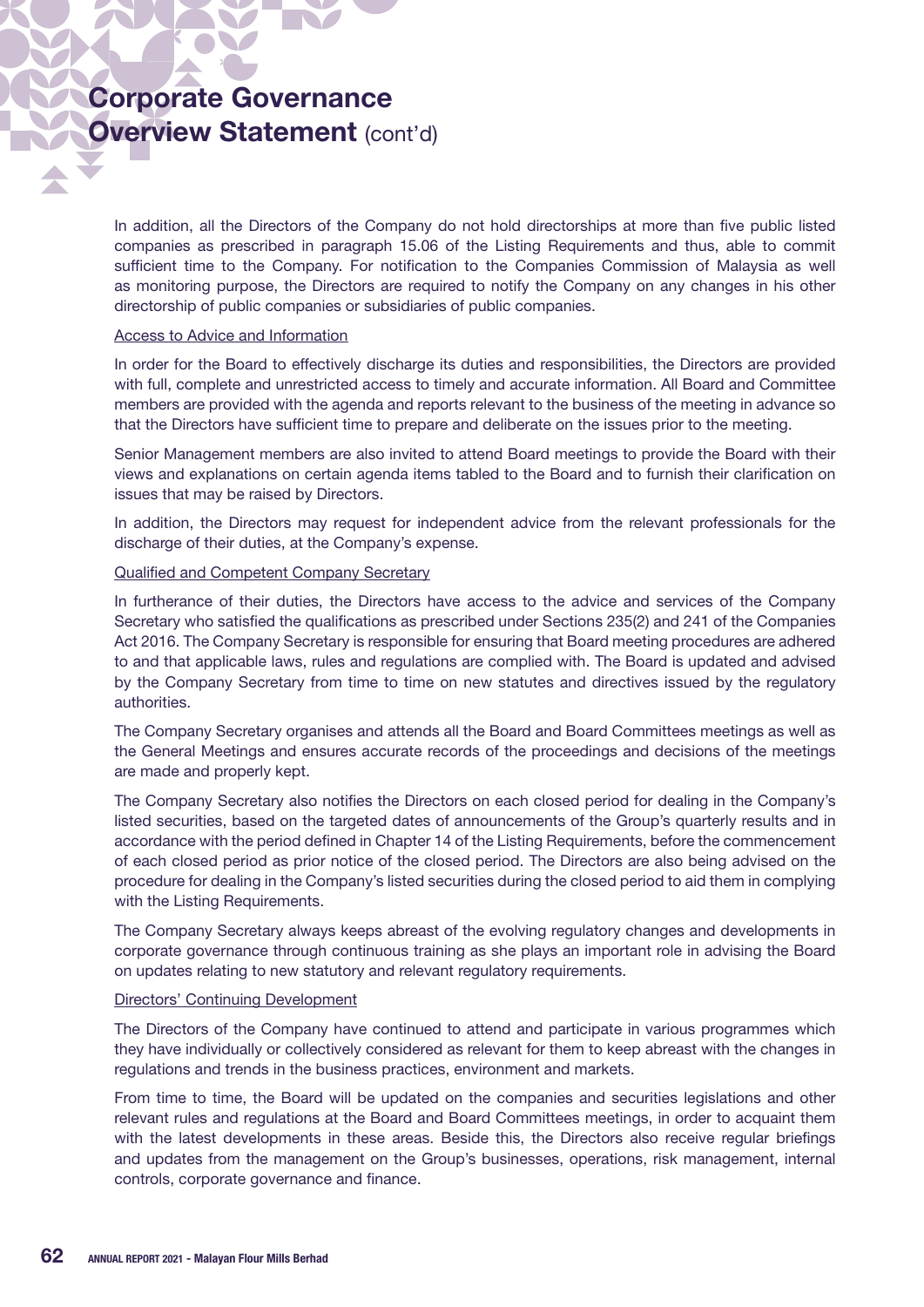

In addition, the Company Secretary also receives regular updates on training programmes from Bursa Securities and various organisations which will be circulated to the Directors for their consideration.

The Company Secretary facilitates the participation of the Directors in the external training programmes and keeps record of the trainings attended by all the Directors.

For the year under review, the Directors had attended various appropriate seminars, conferences, workshop and courses covering corporate governance, information technology, poultry science, economy, banking, taxation, equities, leadership and mental health of the following topics:

- Updated Malaysian Code of Corporate Governance 2021
- Data Analytics
- **World's Poultry Science Association**
- Invest Malaysia 2021 Series 1, titled "Economic Reform"
- MIDA-Revitalise the Halal Economy with Negeri Sembilan
- The Malaysian Economic Summit 2021
- 2021 Malaysian Banking and Finance Summit "Future of Banking in the New Normal Disruptive Innovation, Technology and Transformation"
- Seminar on taxation at International Business Financial Centers
- Update on Global Equities and Oil and Gas Markets
- Talk on Building Security in an Unsecure World
- Regulatory Recognition: A sign of a Maturing Digital Landscape
- Tax update on Budget Proposals
- MFM Leadership Development Programme Adaptive Leadership
- Able & Willing Workshop for Breeder, Hatchery & Broiler
- • Caring & Connected Programme Launch
- Caring for Mental Health & Managing Our Emotion
- **Managing Our Stress**

### Board Charter

The roles and functions of the Board are clearly defined in the Board Charter which regulates how business is to be conducted by the Board in accordance with the principles of good Corporate Governance. The Board Charter was last revised in 2021 to reflect the change in the Terms of Reference of the Audit & Risk Management Committee. The Board Charter is available on the Company's website.

### Code of Conduct

The Company's Code of Conduct ("Code") is in force across the Group and all employees must comply with it. Disciplinary action may be taken against employees who are found guilty for non-compliance with the Code. The Code sets out the ethical standards of conduct that all employees are expected to comply with in their dealings with fellow colleagues, customers, shareholders, suppliers, competitors, the wider community and the environment.

Every employee must display and behave in a manner which is consistent with the Group's philosophy and core values. The following Code of Conduct must be adhered to at all times by all employees within the Group:

- a. Demonstrating commitment
- b. Living the core values of the Group
- c. Avoiding conflict of interest
- d. Preventing bribery and corruption
- e. Practising confidentiality and data protection
- f. Communicating externally and internally with ethics and within authority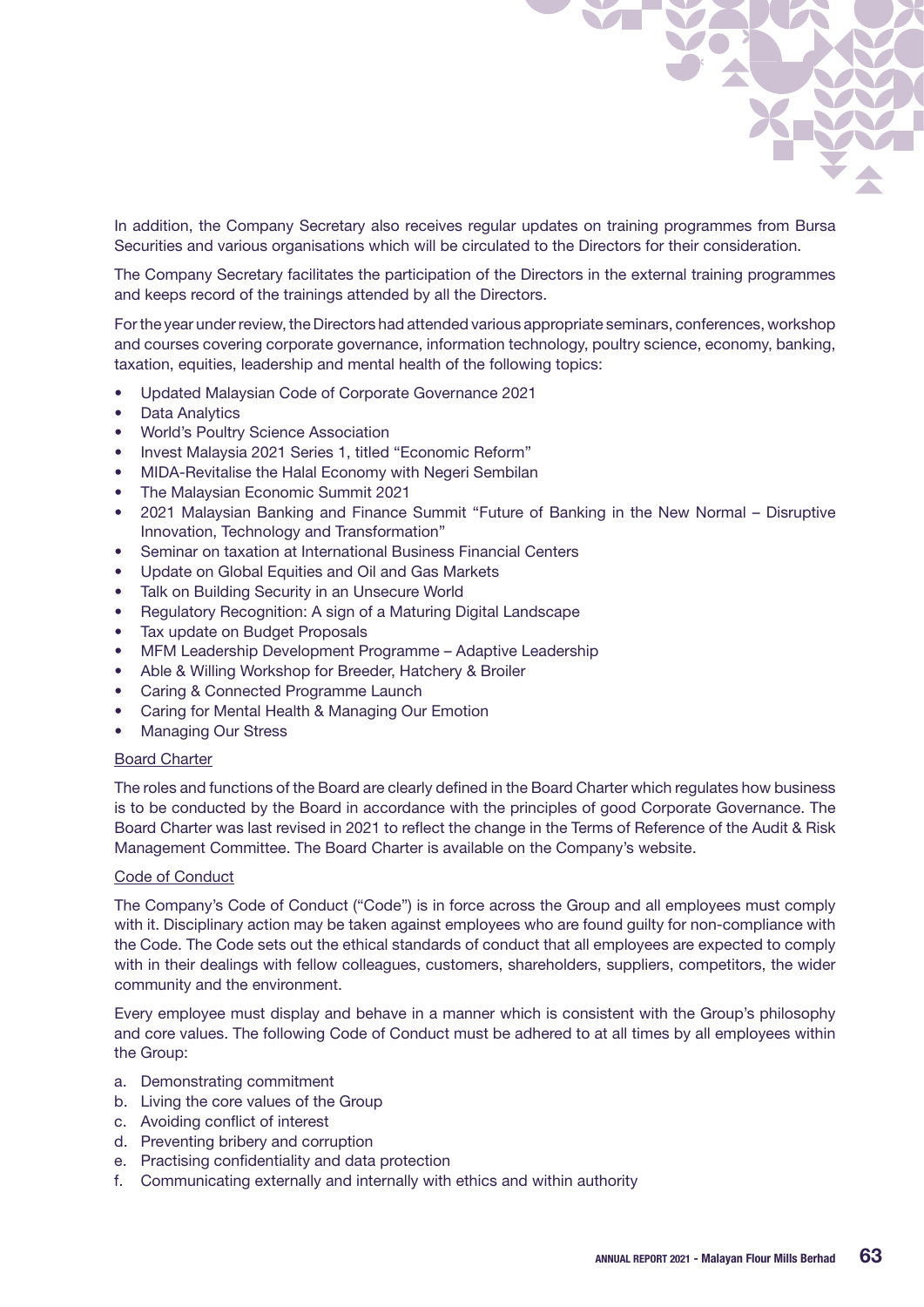- g. Protecting company assets and resources
- h. Giving equal opportunity, non-discrimination and fair employment
- i. Ensuring safety and protecting the environment
- j. Prohibiting insider trading

The Code is subject to change and review as and when it is deemed necessary by the Company.

As personal commitment to the Code, each employee of the Group is required to make a declaration that he/she has been furnished a copy of the Code, has read and understood the Code, accepted to comply with the Code and understood that any breach of the Code may result in disciplinary action being taken against him/her. The Code is available on the Company's website.

### Policy and Guidelines on Gifts and Entertainment

In line with good practice of corporate governance in the conduct of business and affairs of the Group and as part of the measures to avoid conflict of interest and prevention of bribery and corruption in compliance with Section 17A(5) of the Malaysian Anti-Corruption Commission Act 2009 ("MACC Act"), the Group has adopted a revised Policy and Guidelines on Gifts and Entertainment ("Policy and Guidelines") on 6 July 2020.

The Policy and Guidelines apply to the Board of Directors, officers and employees, including contractual employees, consultants, agents and person associated with the Group ("Associated Persons").

The Group requires its Associated Persons to abide by the Policy and Guidelines to avoid conflict of interest or the appearance of conflict of interest for either party in on-going or potential business dealing between the Group and external parties as a gift can be seen as a bribe that may tarnish the Group's reputation or be in violation of anti-bribery and corruption laws.

The Policy and Guidelines were published on the Internal Newsletter for the attention of all the existing employees as well as notified to the suppliers and customers via letter or email. All new recruits will also be briefed on the Policy and Guidelines during the orientation.

The Policy and Guidelines are also published on the Company's website.

#### Whistle Blowing Policy

The Company has a Whistle Blowing Policy in place. The objectives of the Standard Operating Procedures & Policy ("SOPP") on Whistle Blowing Policy are as follows:

- a. To instill the highest level of corporate governance in the Group;
- b. To encourage and enable all employees to raise genuine concerns within the Group rather than overlooking a problem. Employees are reminded to conduct the business at the highest ethical and legal standards; and
- c. To set a procedure for all employees to give information on non-compliances to the Code of Conduct, regardless of his or her position, to an independent party to investigate the allegations and take the appropriate actions.

A Whistle Blowing Policy for external parties is published on the Company's website.

All employees or any person who has dealings with the Group may report any suspected fraud, misconduct or any integrity concerns to Datuk Oh Chong Peng, Senior Independent Non-Executive Director of the Company, via the email address at whistleblowing@mflour.com.my.

#### **Sustainability Management**

The Board together with the Management are committed and responsible towards the governance of sustainability in the Group including setting the sustainability strategies, priorities and targets. Detailed information on the Group's approaches towards addressing sustainability risks and opportunities are provided in the Sustainability Report on pages 25 to 57 of this Annual Report.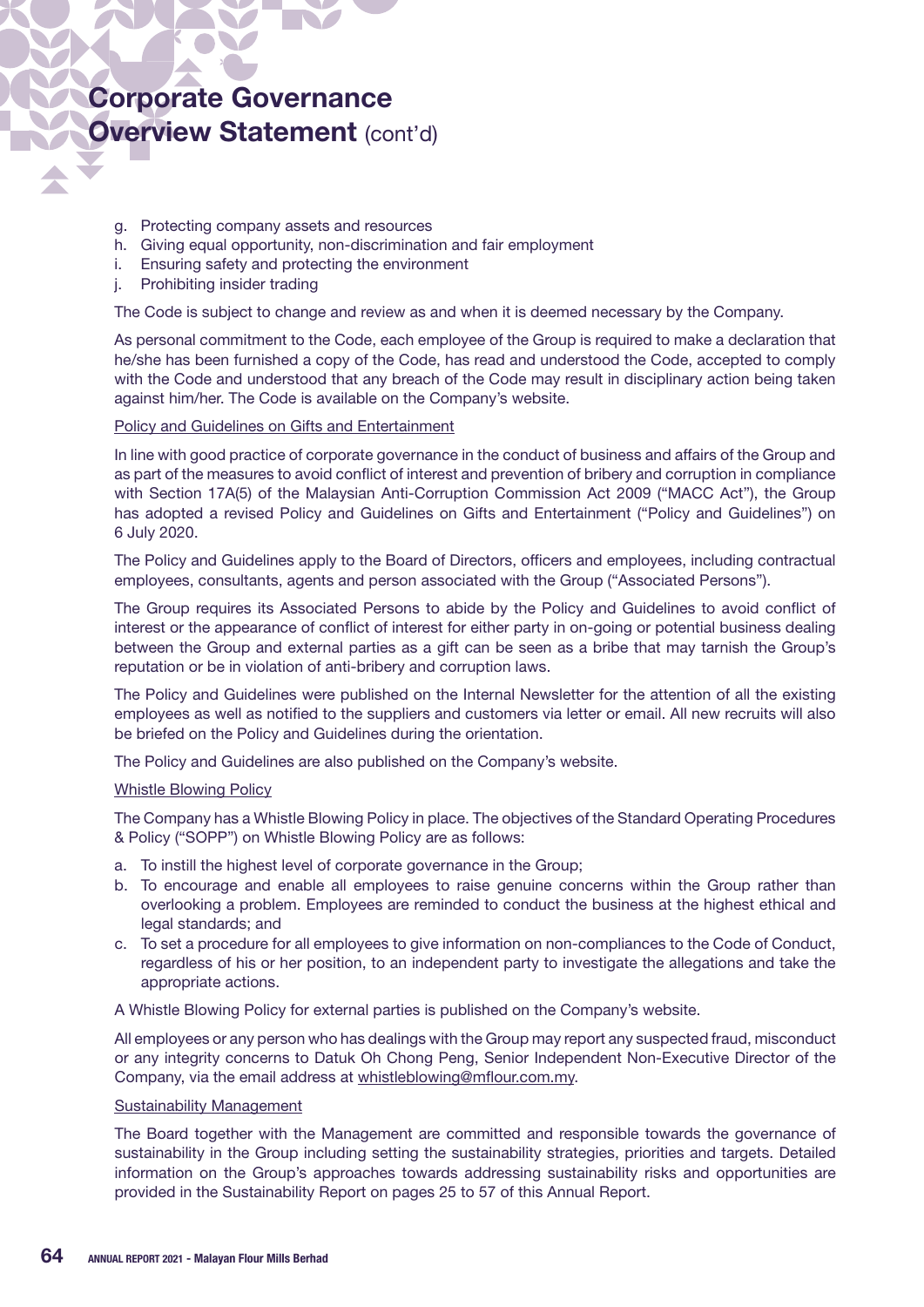

### II. Board Composition

### Composition and Balance of the Board

There are currently 10 Directors on the Board comprising 3 Executive Directors and a strong team of 7 Non-Executive Directors of whom 5 are Independent Directors. The size and composition of the Board provides for a diversity of views, the desired level of objectivity and independence in Board deliberations and decision-making.

The Directors of the Company are persons of high integrity and calibre who come from diverse backgrounds with expertise and skills in banking, finance, accounting, manufacturing, retailing, property development, public services, education and legal.

The present Board composition complies with paragraph 15.02 of the Listing Requirements which require a minimum of 2 directors or 1/3 of the Board to be independent directors, whichever is the higher.

The Board diversity shall be considered from a number of aspects, including but not limited to gender, age, cultural and educational background, professional experience in varying stages of business development and internationally, personal characteristics, skills and knowledge. Currently, the Board comprises amongst others, diverse professional experience, ethnicity, age and gender diversity with 2 women Directors on the Board which represent 20% of the Board.

The size and composition of the Board are reviewed annually by the Nomination Committee via the Performance Evaluation. The Board is satisfied with the current composition in terms of size, skills and experience, diversity of age, gender and background which has ensured well-balanced views to facilitate effective decision making.

As the Company practices equal opportunity and non-discrimination in any form, the selection criteria for appointment of Director continued to be based on merit, calibre, skill and knowledge which are relevant to the Group. A brief profile of each Director of the Company can be found on pages 6 to 13 of this Annual Report.

### Appointment and Re-election of Directors

The procedures for appointments to the Board are formal and transparent. The Nomination Committee is responsible for making recommendation for any appointment to the Board by considering the mix of skills, knowledge, expertise and experience which the Director brings to the Board. Amongst the qualifications for membership of the Board are:

- an appropriate knowledge, understanding or experience of the conduct of business;
- the ability to see the wider picture and perspective, with some benefit of international experience;
- the ability to make sensible and informed business decisions and recommendations;
- high ethical standards and sound practical sense;
- integrity in personal and business dealings; and
- total commitment to furthering the interest of the shareholders and to achieve the Company's goals.

For the position of independent non-executive director, the Nomination Committee also evaluates the candidate's calibre, credibility and necessary skill and experience to bring an independent judgement and view to matters under consideration. Upon performing the requisite assessment by the Nomination Committee, the new nomination of Director will be recommended to the Board for approval.

As for the appointment of Key Senior Management of the Group, it is based on merit and with due regards for diversity in skills, experience, age and gender.

The Constitution of the Company provides that all Directors shall hold office only until the next Annual General Meeting ("AGM") subsequent to their appointment and shall then be eligible for re-election.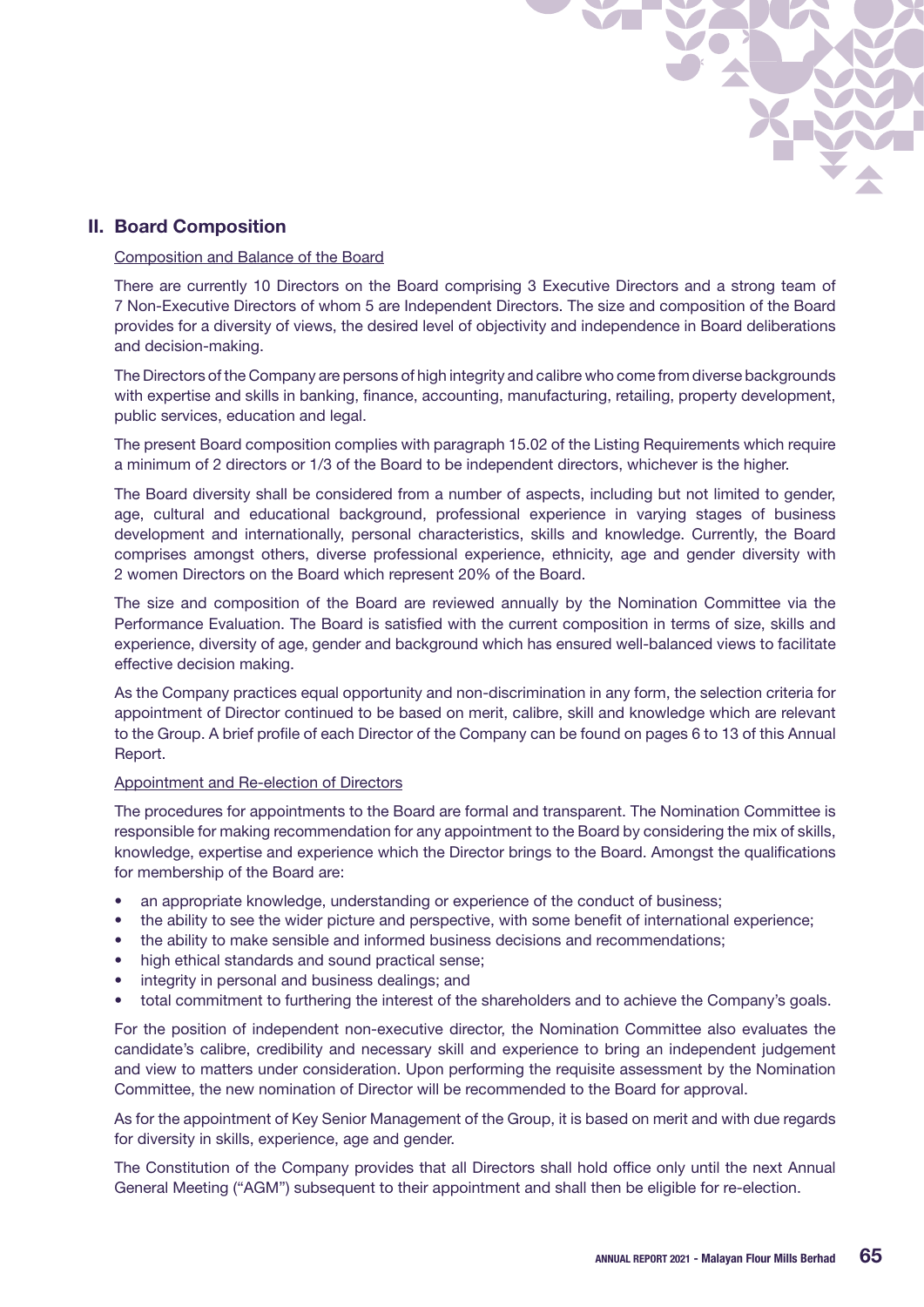In respect of the retirement by rotation of Directors, the Constitution provides that at least 1/3 or the nearest to 1/3 of the Directors for the time being are subject to retirement by rotation at each AGM and that all Directors are subject to retirement by rotation at least once in every 3 years. The Director who is subject to retirement at the AGM, shall be eligible for re-election.

A Director who is due for re-election at the AGM will first be assessed by the Nomination Committee on his performance and contribution, who will then submit its recommendation to the Board for deliberation and endorsement. Thereafter, shareholders' approval will be sought for the re-election.

Information of the Director standing for re-election such as his personal profile, attendance of meetings and shareholdings are available in this Annual Report for the shareholders to make an informed decision.

### Independence of Directors

The Independent Non-Executive Directors are not involved in the day-to-day management of the Company and not full-time salaried employees. They contribute independent views to matters under consideration and provide wide and unfettered perspective on issues. They also bring to the Board integrity and a strong sense of ethics as well as ensuring effective check and balance in the functioning of the Board.

Currently, the Board Charter provides that there shall be no fixed term of office for an Independent Director as the Board believes that continued contribution by long serving Directors provides more benefit to the Company and the Group as a whole. Their considerable knowledge of the Company's culture and businesses would facilitate them to discharge their duties and role as Independent Directors more effectively. However, each Independent Director shall be subject to the Independent Director's Self-Assessment for Annual Declaration of Independence and the annual Individual Director Self/Peer Evaluation to ensure that each of them continues to fulfill the definition of independence as set out in the Listing Requirements.

Based on both the results of the Independent Director's Self-Assessment for Annual Declaration of Independence and annual Individual Director Self/Peer Evaluation, the Nomination Committee and the Board were satisfied that all the Independent Non-Executive Directors of the Company had continued to be independent-minded and demonstrate conduct and behaviour that are essential indicators of independence.

The Nomination Committee and Board also concluded that the length of service of all the Independent Directors on the Board do not in any way interfere with their exercise of independent judgement and ability to act in the best interests of the Group and they had continued to possess the following qualities:

- They are respectable personalities in society. Hence, their contributions, views and insights are always taken seriously and respected by the management;
- They have the ability to analyse issues, challenge viewpoints of the management with intelligent questioning and debate rigorously in the decision-making process; and
- They remain capable of exercising unbiased, objective and independent view, advice and judgement in the decision-making process.

### Board Committees

The Board has delegated certain responsibilities to the Board Committees which are necessary to facilitate efficient decision-making to assist the Board in the execution of its duties, power and authorities. The Committees assist the Board in its duties by preparing and reviewing in more detail matters falling within the competence of the Board. The functions and terms of reference of all the Board Committees are clearly defined in the Board Charter and are available on the Company's website. The Chairman of the various committees will report to the Board on the outcome of the respective Committee meetings and such reports are incorporated in the minutes of the Board meeting.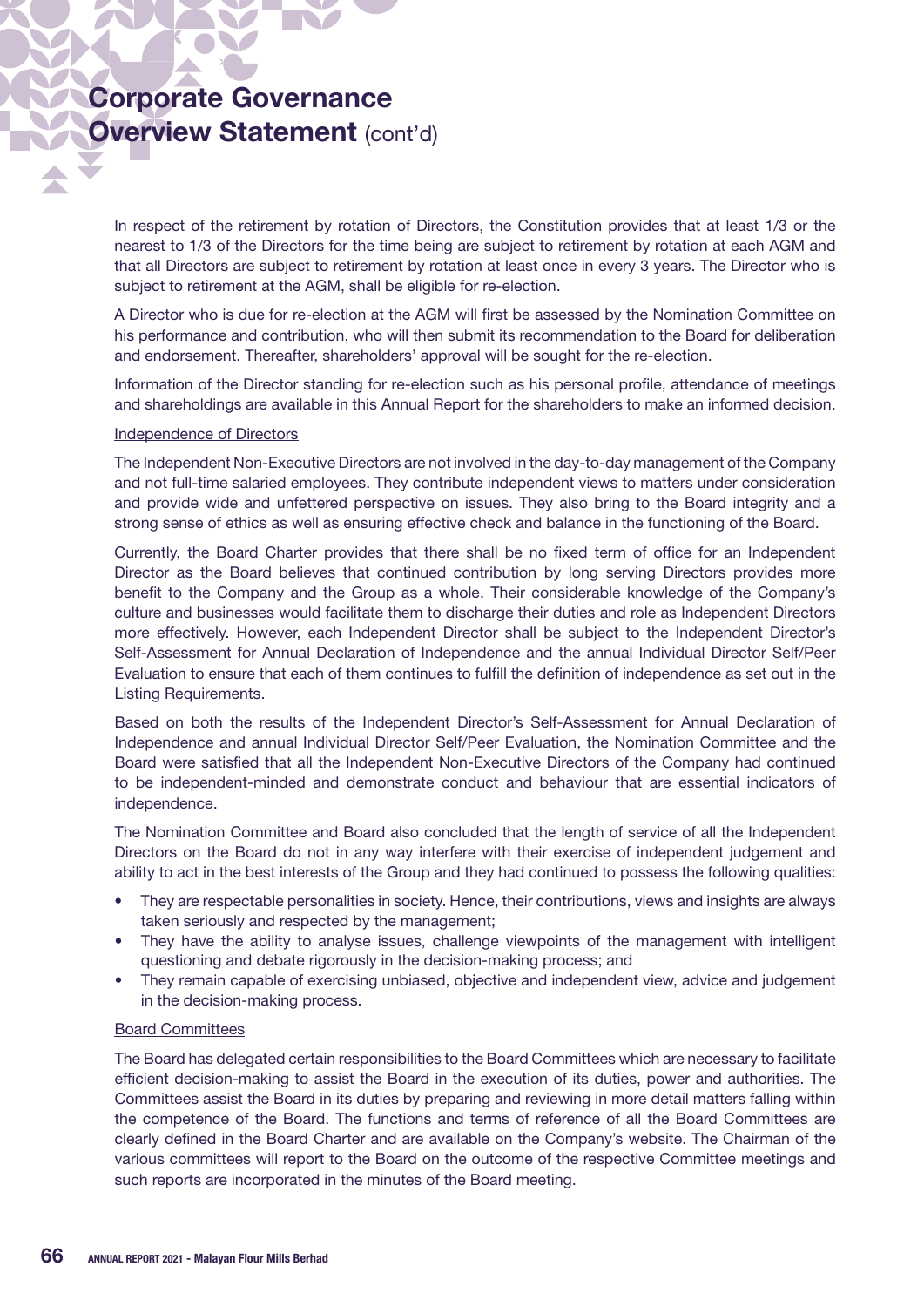

The Board has 3 permanent committees namely, Audit & Risk Management Committee, Nomination Committee and Remuneration Committee. The Board retains full responsibility for the direction and control of the Company and the Group.

### Nomination Committee

The Nomination Committee shall comprise exclusively of non-executive directors, a majority of whom must be independent. The Committee currently consists of 3 Independent Non-Executive Directors and 2 Non-Independent Non-Executive Directors as follows:

| Dato' Seri Zainal Abidin bin Mahamad Zain (Chairman) | Independent Non-Executive Director        |
|------------------------------------------------------|-------------------------------------------|
| Tun Arshad bin Ayub                                  | Non-Independent Non-Executive Director    |
| Datuk Oh Chong Peng                                  | Senior Independent Non-Executive Director |
| Prakash A/L K.V.P Menon                              | Non-Independent Non-Executive Director    |
| Prof. Datin Paduka Setia Dato' Dr Aini binti Ideris  | Independent Non-Executive Director        |

The terms of reference of the Nomination Committee are as follows:

- a. To review regularly the Board structure, size and composition and make recommendations to the Board with regard to any adjustments that are deemed necessary and to recommend Directors to Committees of the Board;
- b. To be responsible for identifying and nominating candidates for the approval of the Board to fill Board vacancies as and when they arise as well as put in place plans for succession, in particular, of the Chairman and the Managing Director;
- c. To review the required mix of skills and experience and other qualities and competencies which Non-Executive Directors should bring to the Board and to assess the effectiveness of the Board, Committees of the Board and contributions of Directors of the Board;
- d. To review the balance between Executive and Non-Executive Directors and to ensure at least 1/3 of the Board is comprised of Independent Directors in compliance with the Listing Requirements;
- e. To recommend to the Board for the continuation (or not) in service of an Executive Director as an Executive or Non-Executive Director;
- f. To recommend Directors who are retiring by rotation to be put forward for re-election; and
- g. To recommend to the Board the employment of the services of such advisers as it deems necessary to fulfill its responsibilities.

The Nomination Committee had conducted the Performance Evaluation of the Board, Board Committees and Individual Director for year 2021 via questionnaires which were completed by each Director on a confidential basis. The questionnaires comprised a Board and Board Committees Performance Evaluation, an Individual Director Self/Peer Evaluation and an Independent Director's Self-Assessment for Annual Declaration of Independence. The effectiveness of the Board was assessed in the areas of composition, operations, roles and responsibilities, addressing the Company's material sustainability risks and opportunities and performance of the Chairman.

In the evaluation of each Board Committee, its effectiveness was assessed in terms of its composition, level of assistance to the Board, fulfilment of the roles by each member of the Committee and effectiveness of its Chairman.

Meanwhile, the individual Director was assessed on his contribution to interaction, quality of input and understanding of his/her role.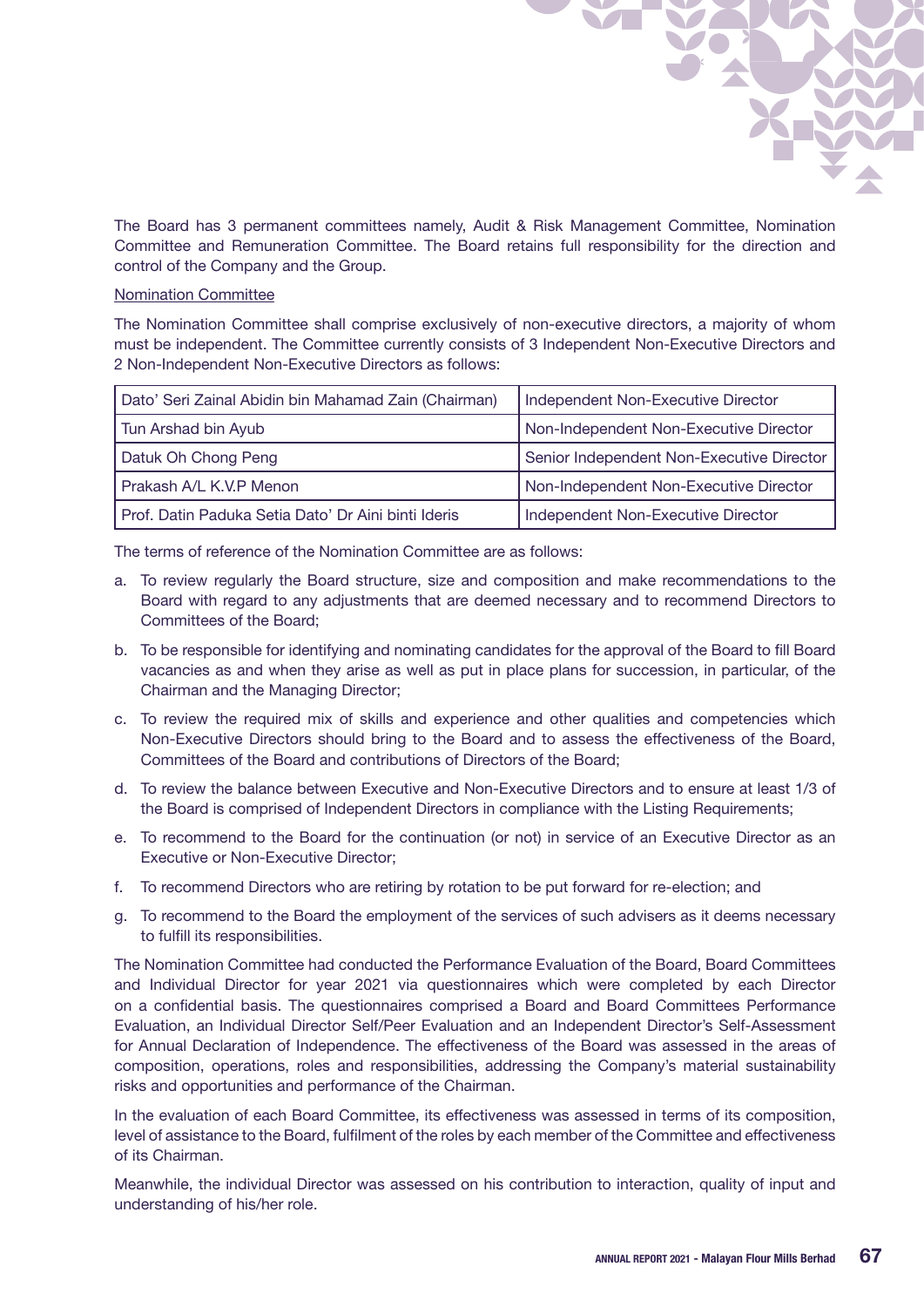Results of the assessments and areas which required improvement were compiled and reviewed by the Nomination Committee. For the overall results of the assessments, the Board and Board Committees had achieved the strong ratings.

Having been satisfied with the results of the assessments, the Nomination Committee had recommended to the Board that:

- The Board and Board Committees had been able to discharge their duties and responsibilities professionally and effectively.
- Each of the Directors continued to perform, contribute and devote sufficient time in fulfilling his/her role and responsibility towards an effective Board.
- All the Independent Directors complied with the definition of Independent Director as defined in the Listing Requirements.
- All the Independent Directors had remained objective and independent in expressing their views and in exercising their decision-making irrespective of their length of service.
- Shareholders' approval be sought at the forthcoming AGM for the re-election of Tun Arshad bin Ayub, Mr Teh Wee Chye and Mr Azhari Arshad who are retiring by rotation and being eligible, have offered themselves for re-election.

### III. Remuneration

### Remuneration Policies for Directors and Senior Management

The remuneration framework for executive directors and senior management has an underlying objective of attracting and retaining directors and senior management needed to run the Company successfully. The Company has in place a remuneration policy which linked the remuneration package of the Executive Directors and Senior Management to the corporate and individual performance. The remuneration package of the Executive Directors and Senior Management comprises the basic salary, performance incentive and other benefits as are laid down by the Company's rules and regulations from time to time. Their remuneration packages are periodically reviewed to keep abreast with the changes in the market and industry as well as to motivate and retain the talents to pursue the long term goals of the Group.

The policy to determine the remuneration of Directors is provided in the Board Charter. The Non-Executive Directors are paid Directors' and Committee fees and meeting allowance for each Board and Committee meeting they attend. Besides these, the Chairman is entitled to the Company's car benefit. In addition, the Company reimburses reasonable expenses incurred by the Directors in the course of discharging their duties.

### Remuneration Committee

The Remuneration Committee shall comprise mainly of non-executive directors. The Committee currently consists of 1 Independent Non-Executive Director, 2 Non-Independent Non-Executive Directors and 1 Executive Director as follows:

| Tun Arshad bin Ayub (Chairman) | Non-Independent Non-Executive Director    |
|--------------------------------|-------------------------------------------|
| <b>Datuk Oh Chong Peng</b>     | Senior Independent Non-Executive Director |
| Prakash A/L K.V.P Menon        | Non-Independent Non-Executive Director    |
| Teh Wee Chye                   | <b>Managing Director</b>                  |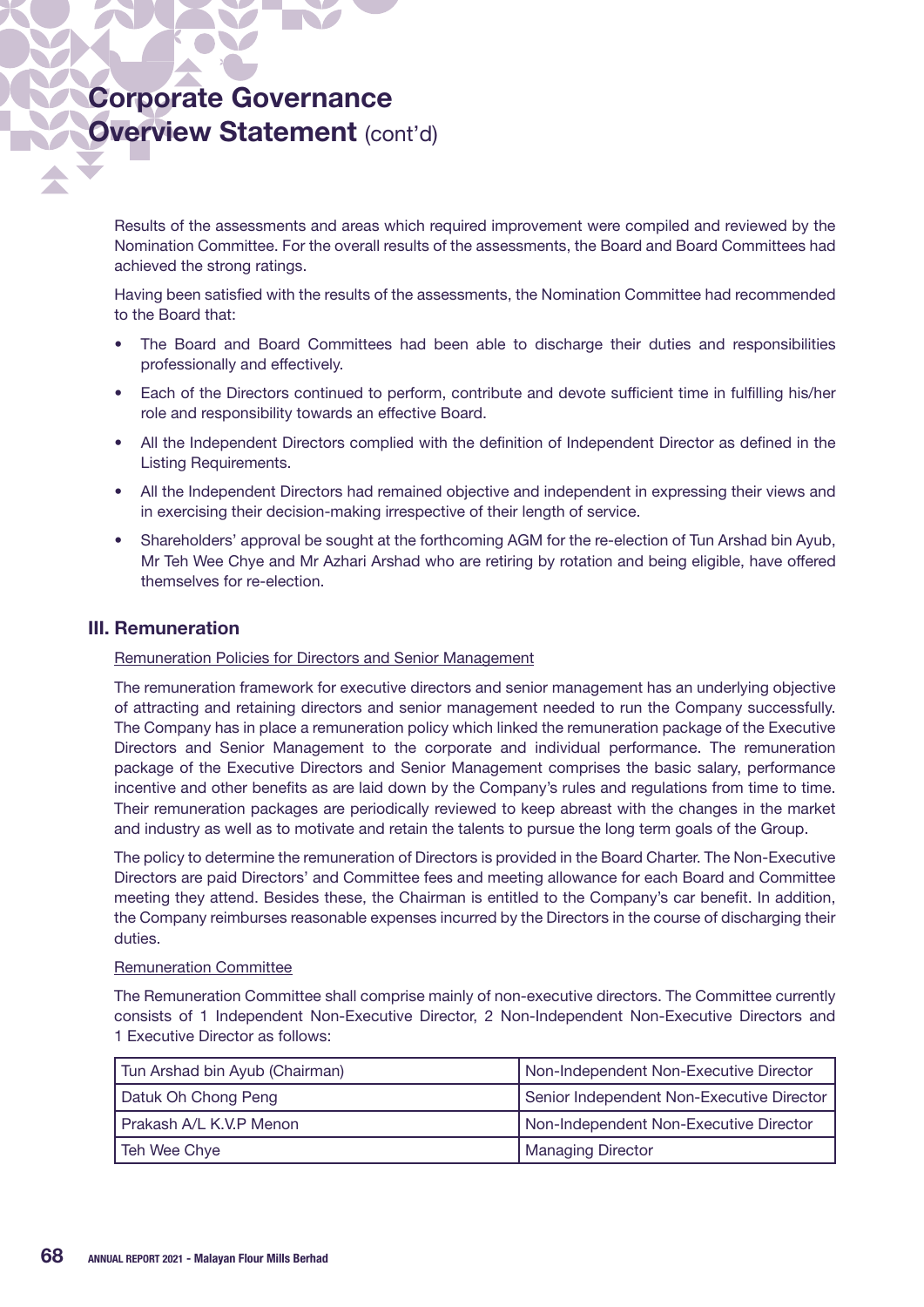The terms of reference of the Committee are as follows:

- a. To determine and agree with the Board the framework or broad policy for the remuneration of the Company's or Group's Chief Executive and other Senior Management staff of the Company or Group;
- b. To determine and recommend to the Board any performance related pay schemes for the Company or Group;
- c. To determine the policy for and scope of service agreements for the executive directors, termination payments and compensation commitments;
- d. To oversee any major changes in employee remuneration and benefit structures throughout the Company or Group;
- e. To produce an annual report of the Committee's remuneration policy for Board members which will form part of the Company/Group's annual report and accounts; and
- f. To recommend to the Board the appointment of the services of such advisers or consultants as it deems necessary to fulfill its responsibilities.

The Committee reviews and recommends for the Board's consideration the Directors' fees, Board Committees fixed allowance and meeting allowances. In reviewing and recommending the Directors' fees, the Committee ensures that the level of remuneration for the Non-Executive Directors commensurate with their scope of responsibilities and contributions to the effective functioning of the Group. The Committee also reviews and recommends the yearly salary increment and performance incentives of the Senior Management for the Board's approval.

Executive Director will abstain from deliberations and voting decisions in respect of his remuneration. Non-Executive Directors' remuneration will be a matter to be decided by the Board as a whole with the Director concerned abstaining from deliberations and voting decisions in respect of his individual remuneration. The Directors' fees and benefits payable to the Directors are subject to yearly approval by the shareholders at the AGM.

Details of the Directors' remuneration paid or payable or otherwise made to all Directors of the Company in respect of financial year 2021 are disclosed in the CG Report.

## PRINCIPLE B: EFFECTIVE AUDIT AND RISK MANAGEMENT

### I. Audit & Risk Management Committee

The composition, duties and responsibilities of the Audit & Risk Management Committee together with its report are presented on pages 75 to 78 of this Annual Report.

### II. Risk Management and Internal Control Framework

The Group has a sound system of internal control which covers not only financial controls but also operational, compliance and risk management. The system of internal control provides reasonable but not absolute assurance against material misstatements, losses and fraud.

The Statement on Risk Management and Internal Control as set out on pages 79 to 83 of this Annual Report provides an overview of the state of internal controls within the Group.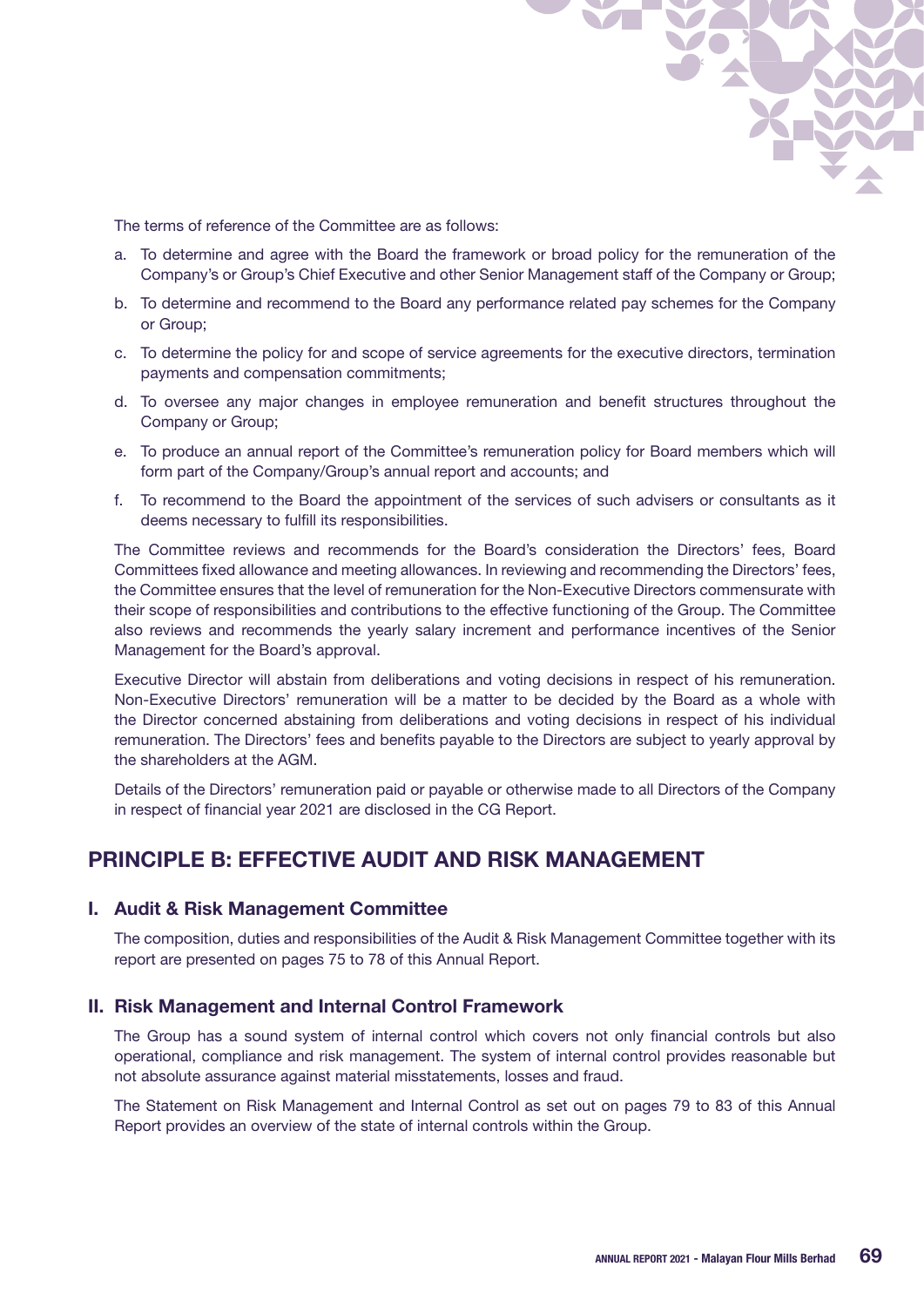## PRINCIPLE C: INTEGRITY IN CORPORATE REPORTING AND MEANINGFUL RELATIONSHIP WITH STAKEHOLDERS

### I. Engagement with Stakeholders

### Financial Reporting

The Directors take responsibility for presenting a balanced and objective assessment of the Group's financial performance and prospects primarily through the quarterly and annual financial announcements of results. In addition, the Chairman's Statement and Management Discussion and Analysis are also contained in this Annual Report for the shareholders.

The Group's financial statements are prepared in accordance with the requirements of the applicable approved accounting standards in Malaysia and the provisions of the Companies Act 2016. Efforts are made to ensure that in presenting the financial statements, the appropriate accounting policies, consistently applied and supported by reasonable and prudent judgements and estimates are being used.

### Corporate Disclosure

The Company is mindful of the importance to disseminate information to shareholders and investors in a prompt and timely manner in order for informed decision to be made. As such, the Board has always stressed for all material information to be announced immediately upon available. This is not only for compliance with the Listing Requirements but also to avoid insider trading.

### Communication with Stakeholders

The timely release of quarterly financial results, the issuance of the Company's Annual Reports and Circular/Statement to Shareholders together with the announcements to Bursa Malaysia Securities Berhad on material information and corporate proposals are the principal channels for dissemination of information to its investors, stakeholders and the public generally.

The Company's website at www.mfm.com.my provides quick access to information on the Group. The information available on the website of the Company includes, amongst others, the Corporate Profile, Directors' Profile, Financial Results, Annual Reports, Announcements released to Bursa Malaysia Securities Berhad, Research Reports, Constitution of the Company, Board Charter, Terms of Reference of Board Committees, Corporate Governance Statement, Minutes of General Meetings, Code of Conduct, Policy and Guidelines on Gifts and Entertainment, Whistle Blowing Policy, dividend information, corporate news, operations and products of the Group.

From time to time, the designated Senior Management also has dialogues with fund managers, research analysts and media on the strategies, performance and prospects of the Group.

In addition, information was also provided to shareholders and/or investors in the replies to their enquiries via the email address at ir@mflour.com.my.

As there may be instances where investors and shareholders may prefer to express their concerns to an independent director, the Board has appointed Datuk Oh Chong Peng as the Senior Independent Non-Executive Director to whom concerns may be directed. At all times, investors and shareholders may contact the Company Secretary for information on the Group.

In 2021, the Group had continued to engage with each of its stakeholders such as shareholders, investors, regulators, customers, suppliers, employees and other communities through a variety of approaches to address their concerns and maintain an open communication. The summary of the engagement platforms with the various stakeholders is provided in the Sustainability Report on page 34 of this Annual Report.